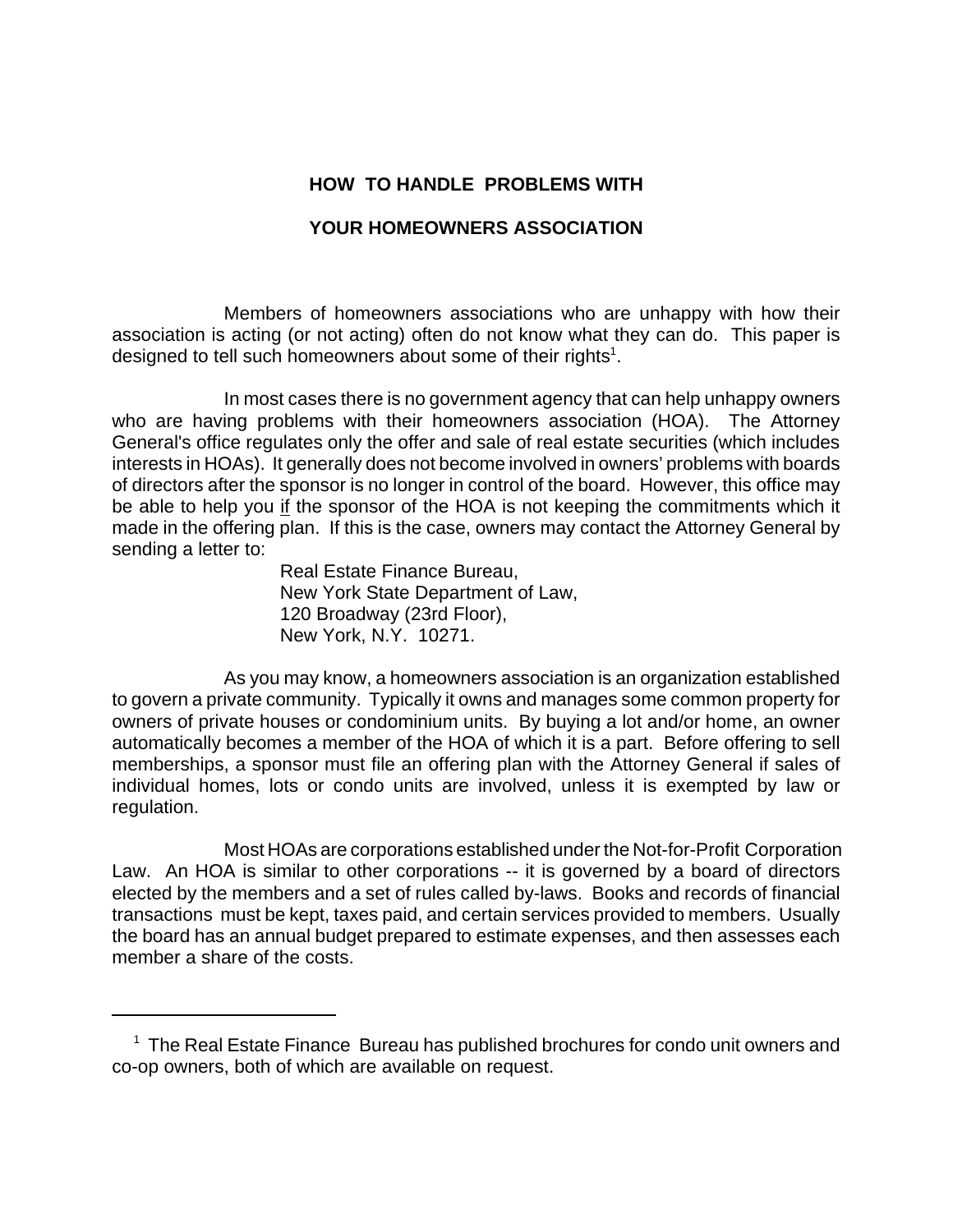HOAs vary greatly in the services which they provide. The developer establishes the scope of the association initially by setting out the services and expenses in the association's budget. The declaration provides the means by which the association can enforce the members' obligations and the by-laws set forth the procedures for running the association. Generally, the developer controls the association at first and relinquishes control to the individual owners some years later.

The primary purpose of the association is to protect and preserve the value of the privately and commonly used property. In furtherance of that goal there may be restrictions concerning pets; requirements as to fence height; or limitations on the number of cars allowed in the driveways. These rules often conflict with the desires of an individual owner but exist for the general good of the entire community. In addition, the association may have the responsibility to repair and maintain portions of the community, such as roads, roofs, and recreation facilities.

The individual owner in a homeowners association has the opportunity to become involved and participate in the on-going affairs of the community, and the responsibility to assure that the association's actions conform to the by-laws and declaration.

#### **Typical Problems**

Perhaps your HOA seems dormant -- you never receive notice of meetings, nor are you given financial statements which explain how the assessments you pay are being spent. Perhaps repairs are neglected and snow not removed as quickly as you expect. Or a nuisance created by your neighbor is allowed to continue. Maybe one owner is allowed to build a deck and another is refused permission to do the same thing.

These problems may arise while the association is still under the developer's control. Be aware that the HOA is an independent body whose functions must not be merged with the corporate functions of the developer. The developer creates and controls the association initially, but has a duty to protect the investment of the members and to respond to the needs of the association with a sense of fairness and good faith. From the time of the first closing with a member, the developer must abide by the terms of the offering plan, the by-laws of the association and the declaration in the same way that a later independent board must.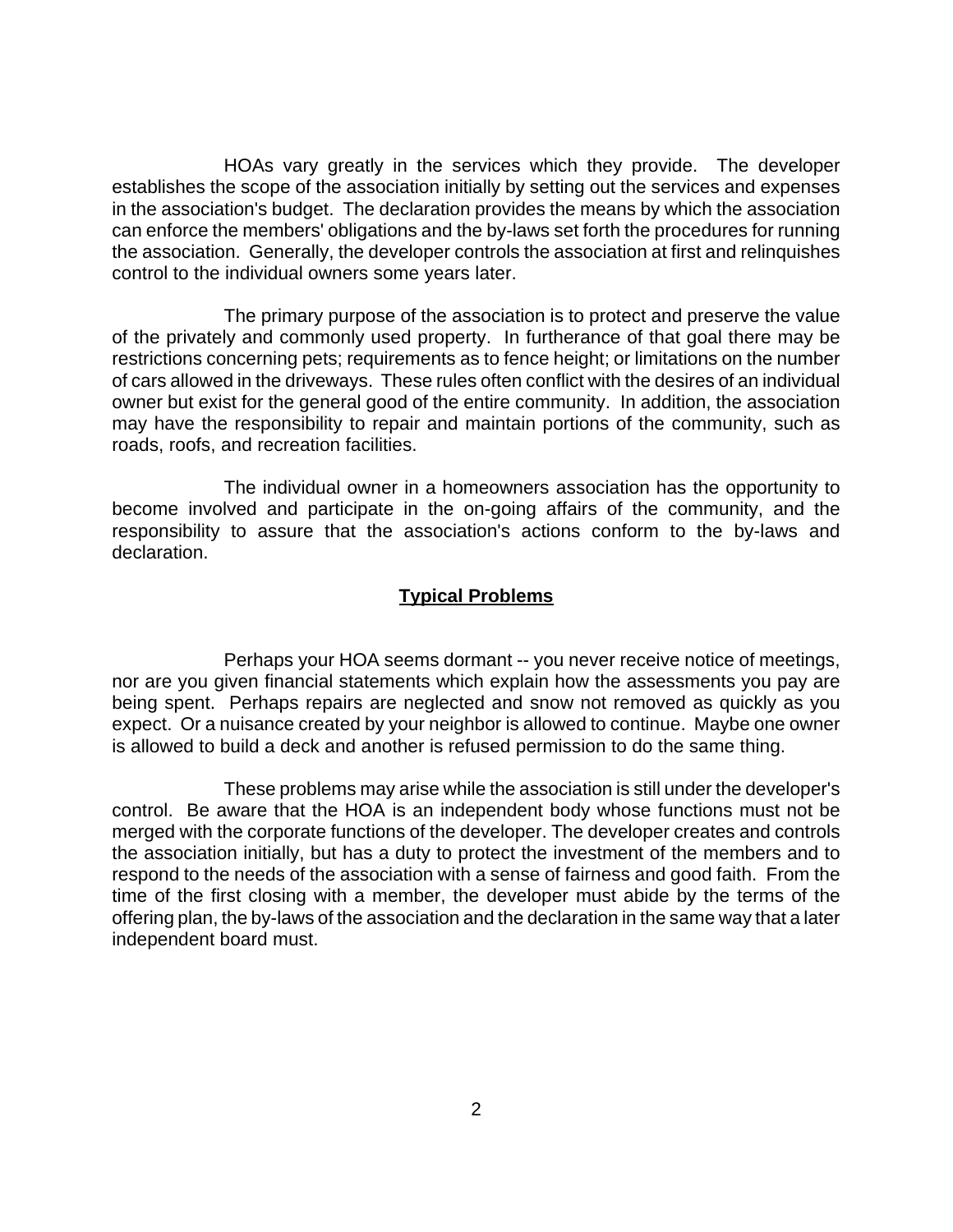## **Get the Facts**

The way to begin dealing with your problems with the board is to understand what rights you have. There are two kinds of research to do.

A. Check the documents for your HOA -- the declaration, certificate of incorporation, and by-laws. Copies of these document should be available from the board of directors or developer; a copy of the declaration and by-laws is in your offering plan.

These documents should include information on:

- what the HOA is responsible for
- . how the declaration can be amended (including percentage required)
- . how members of the board of directors are elected
- . how members of the board can be removed
- . the powers and duties of the board of directors
- . how annual owner meetings are called
- . how special meetings are called
- . what remedies exist when a homeowner defaults on his or her obligations including maintenance charges.

B. Look at the Not-for-Profit Corporation Law, the New York State law which governs the establishment of most homeowners associations. The decisions made by courts in cases involving the law are the case law which interprets the statute.

The Not-for-Profit Corporation Law (NPCL) is published as volume 37 of McKinney's Consolidated Laws of New York Annotated ("McKinney's") which can be found in law libraries, many lawyers' offices, and in certain public libraries. Included in volume 37 are brief descriptions of case decisions.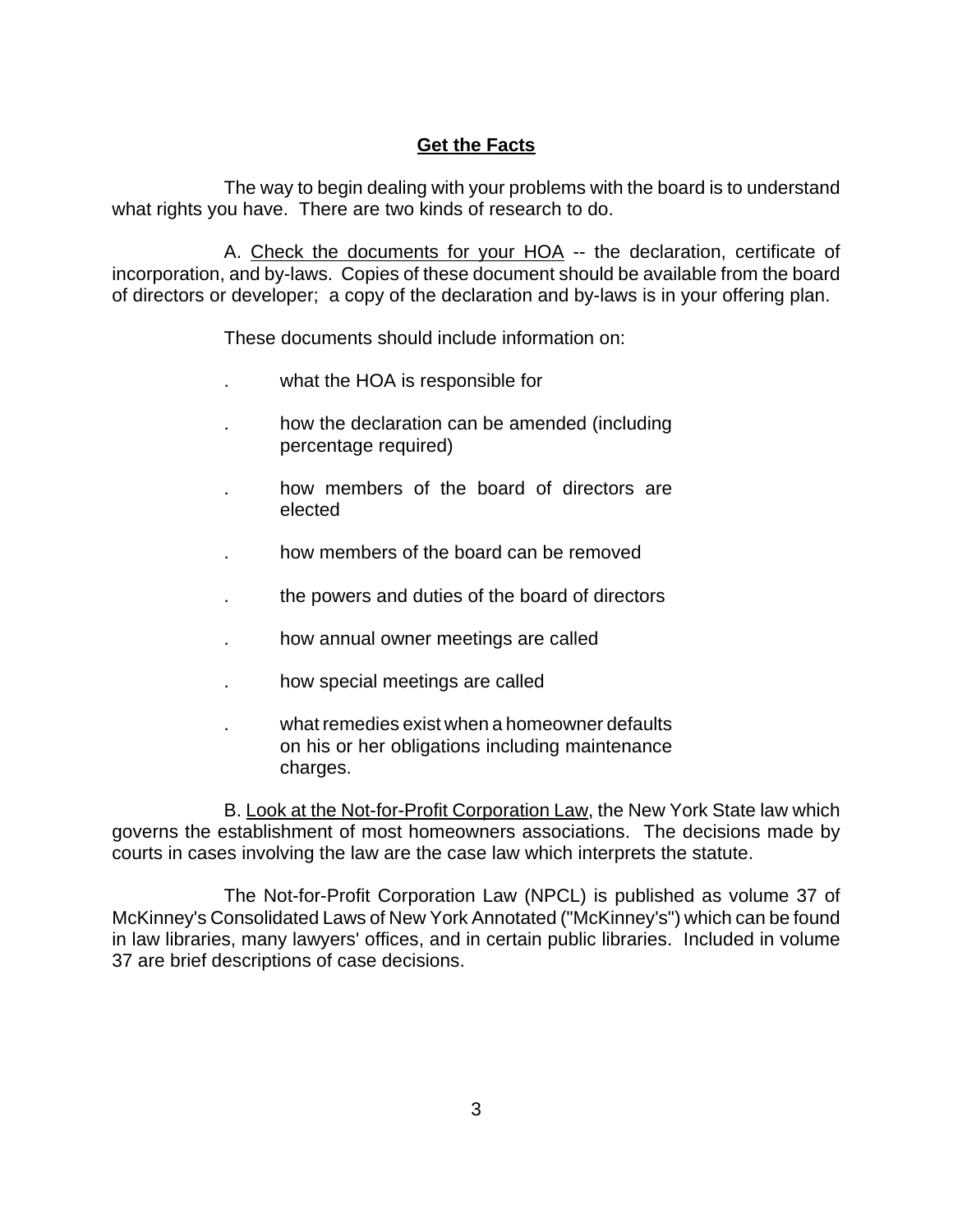Important provisions of the NPCL and the sections in which they are found, include the following:

An HOA may have different classes of members. NPCL §601.

 By-laws may be adopted, amended or repealed by the members with the appropriate vote, as provided in the by-laws. NPCL §602.

A meeting of the members is to be held annually. NPCL §603.

Members may call special meetings, as authorized in the certificate of incorporation or by-laws, or if at least 10 percent of the members wish to do so. NPCL §603.

Directors may be elected at a special meeting. NPCL §604.

Proxies (authorizing another member to vote for you) are permitted subject to provision in the by laws or certificate of incorporation. NPCL §609.

Members may request that elections be supervised by an inspector. NPCL §610.

The right to vote may be limited by the certificate of incorporation or by-laws. (For example, there may be no right to vote until the developer gives up control.) NPCL §612.

Action may be taken on written consent of members without a meeting. NPCL §614.

Members may demand to see the corporate books and records of accounts, minutes of meetings, and a list of members. NPCL §621.

A derivative action may be brought by five percent or more of the members of the corporation. NPCL §623.

Directors may be removed with or without cause, as determined by the certificate of incorporation and by-laws. NPCL §706.

Unless restricted by the certificate of incorporation or by-laws the board of directors may take action without holding a meeting if all members of the board consent in writing to the action. NPCL §708.

Certain actions by a director or officer constitute a conflict of interest, and may be void or voidable if no disclosure was made. NPCL §715.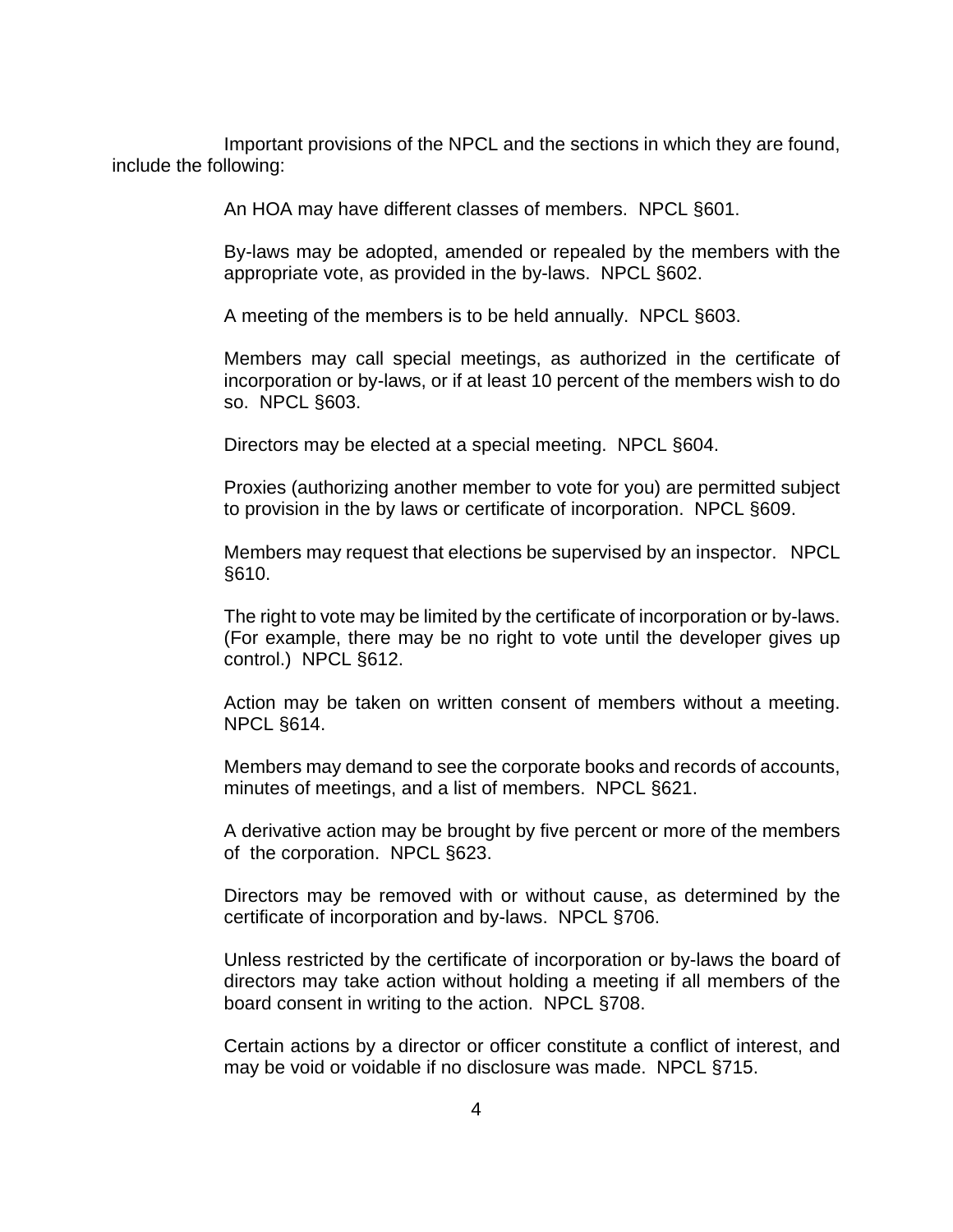Directors and officers must act in good faith and with reasonable diligence, care and skill. NPCL §717.

Directors and officers may be sued for misconduct. NPCL §720.

#### **Resolving the Problem: First Approach**

If the board of directors is not complying with its own certificate of incorporation, declaration or by-laws, you should point this out, in a tactful way, expressing the expectation that the matter will be corrected. Sometimes this is all that is needed to solve a problem. If a simple oral request to an officer of the board fails, you can write a letter. It should be factual, brief and not hostile. Keep copies of any letters that you send, and notes of telephone conversations (the date, time, who called whom, and the gist of the discussion) in case the matter is not quickly resolved.

An attempt to influence the board is always more persuasive if it is presented by a significant number of members. If your problem is one that others are affected by, it is worth organizing the other members. If you do, and the attempt to change the situation is not successful, the organized group can always seek to elect new directors at the next annual meeting.

#### **Retaining a Lawyer**

If your efforts to resolve your problems with the board fail, you may want to retain a private lawyer. The Attorney General's office cannot recommend private lawyers. However, a few points may be helpful.

- It is a good idea to select someone with experience in handling HOA problems. You could begin looking for an attorney by talking with members in your or other HOAs and with attorneys in other specialty areas. If this fails, you may wish to contact a local Bar Association for referrals.
- . Some lawyers will not charge for a single initial consultation or will charge only a minimal fee.
- . Most lawyers will attempt to resolve any matter through negotiation before considering litigation, as litigation is costly and usually lengthy. Litigating against the board of an HOA, people with whom one lives, can also be very unpleasant.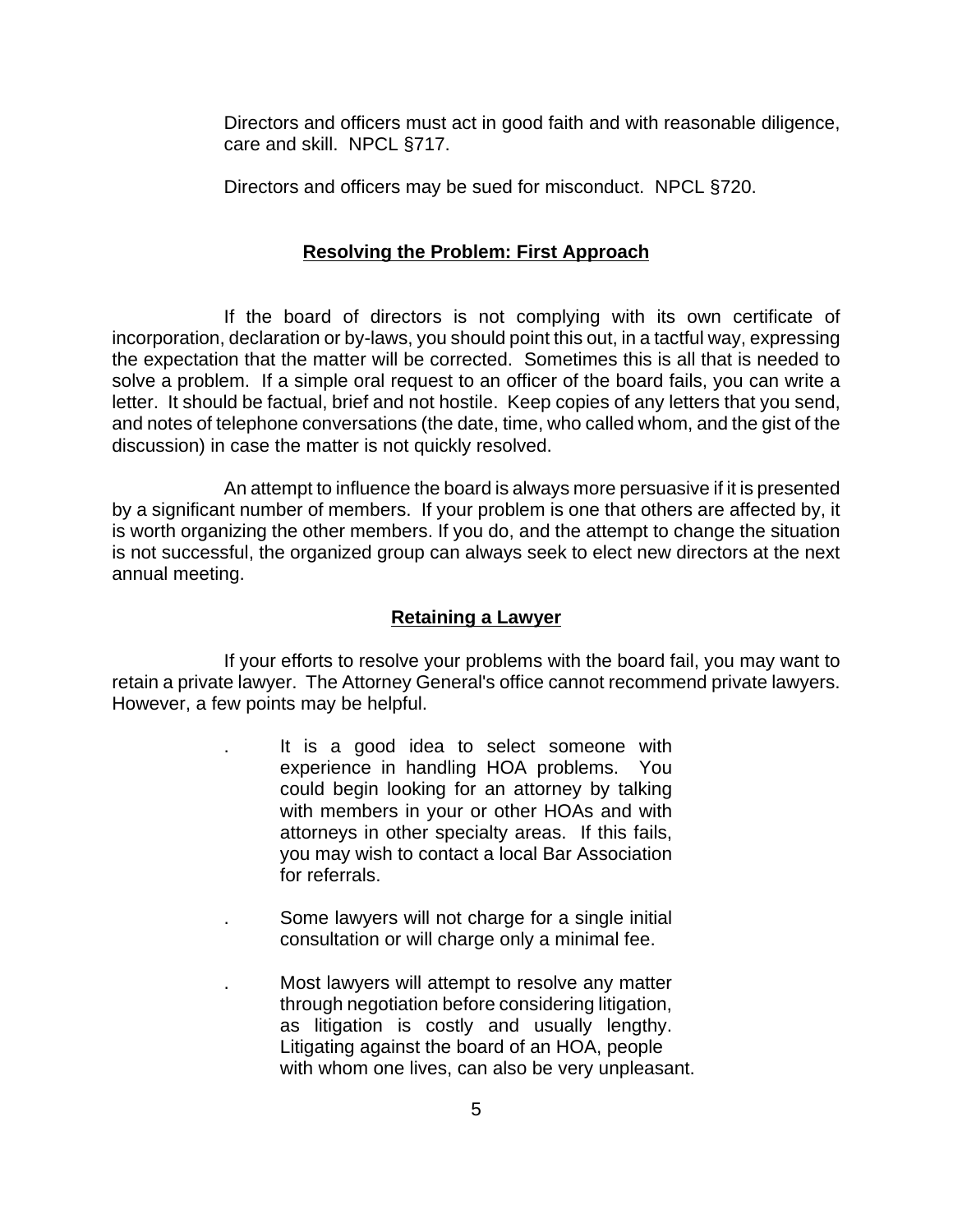## **In Conclusion**

If serious problems arise, which the board is not addressing, such as a bank's threatening to foreclose on a mortgage on the Association's common property or a developer's failing to pay common charges on unsold houses or lots, it is important to act swiftly. Often such problems can be resolved, relatively simply, if members organize and act right away.

Remember that members of HOA boards are usually other owners who are serving without pay. They generally want to resolve problems and keep peace in the community.

Good luck!

February, 2008 **Attorney General of the** State of New York